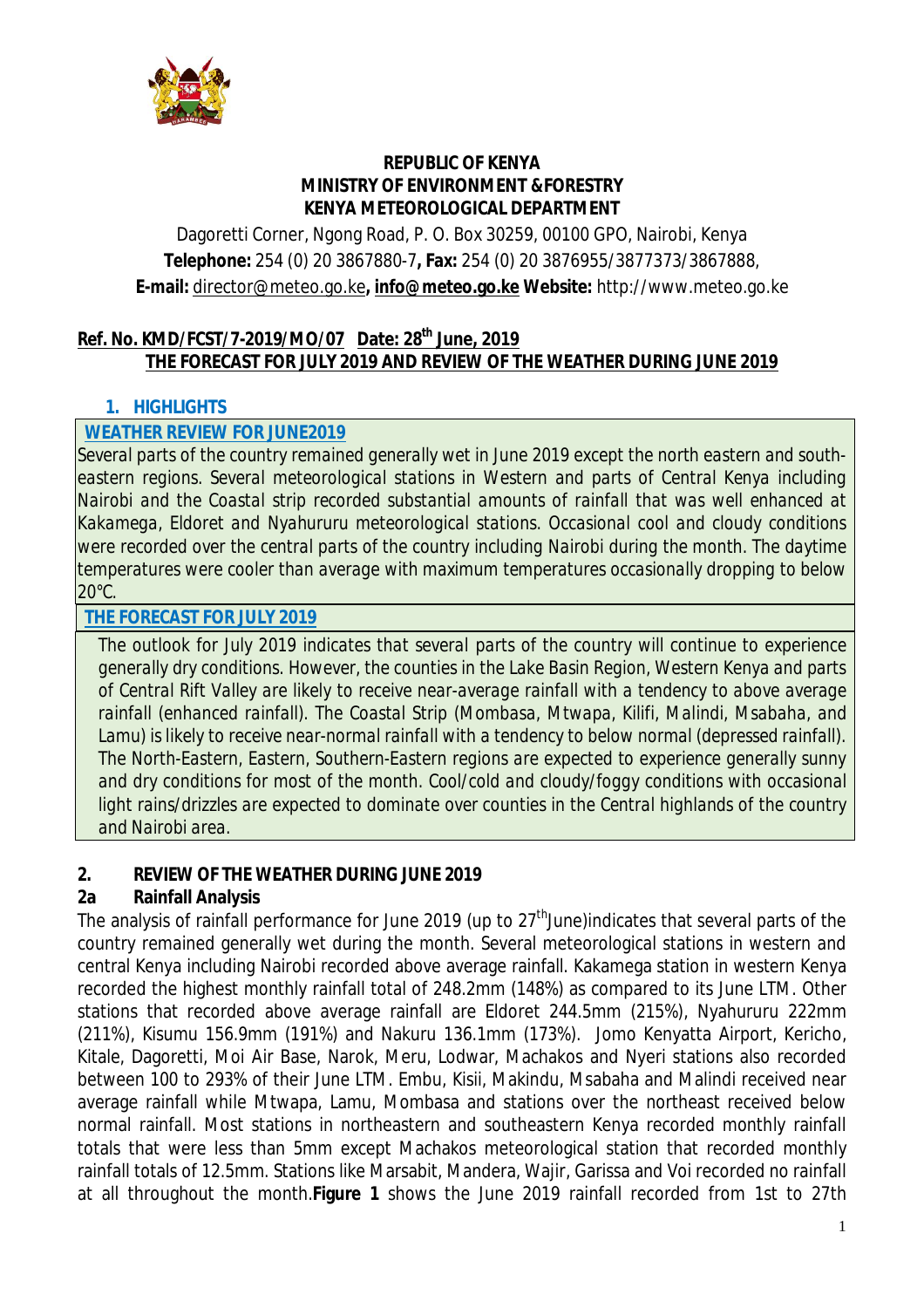June**(Green bars)** compared to the June LTMs **(Red bars).Figure 1b** depicts the June 2019 rainfall performance as a percentage of the June LTMs.

# **2b. Temperature Analysis**

The central parts of the country including Nairobi experienced occasional cool and cloudy conditions during the month. Daytime temperatures were however cooler than average.Ngong station recorded the lowest maximum temperature of 15.4°C on  $9<sup>th</sup>$  June. On 10<sup>th</sup> June, Ngong station recorded 16.0°C, while Kangema and Meru recorded 16.5°C and 17.4°C respectively.The highest maximum temperature on 10<sup>th</sup> June over central and Nairobi was recorded in Moi Air Base at 19.6°C.

Further analysis of the June temperatures indicates that the minimum (nighttime) temperatures were also warmer than average over most parts of the country. Nyahururu had the lowest minimum (nighttime) temperature of 7.0°C on 18th of June.

# **3. PREVAILING SYNOPTIC CONDITIONS**

During the month of June, neutral Sea Surface Temperatures (SSTs) prevailed over the western Indian Ocean, while warmer than average SSTs prevailed over the rest of the Indian Ocean.Neutral SSTs were observed over the equatorial Atlantic Ocean. Positive SST anomalies were observed over the western and central equatorial Pacific Ocean (the Niño areas) while cool SSTs were observed to the East of the Equatorial Pacific Ocean.The SST patterns in the Indian Ocean was conducive for rainfall in Kenya.

The Mascarene region was characterized by moderate to weak pressures which led to insignificant rainfall amounts over the Coast. Pressures over the Arabian region were also generally weak for most of the month. The Zonal (east-west) arm of the Inter-Tropical Convergence Zone (ITCZ) therefore remained over the Northin Ethiopia for most of the period. The Meridional (North-South) arm of the ITCZ was mainly over the Congo and Uganda.

The Mascarene high-pressure system and the Eastern Africa high-pressure ridge were moderate for most of the month. This led to the cooler than average temperatures over some parts of the country.

## **4. OUTLOOK FOR JULY 2019**

During the month of July, rainfall is mainly concentrated over the Western and the Coastal regions of the country. The rainfall forecast for July 2019 is based on regression of Sea Surface Temperatures (SSTs) and SST gradients on rainfall over selected stations in Western Kenya and the Coastal strip while climatology was applied elsewhere. The forecast indicates that most parts of the country will still remain generally dry during the month. However, near normal rainfall with a tendency to above normal (enhanced rainfall) is expected over the western parts of the country;and the entire Coastal strip is expected to have near-normal with a tendency to below-normal rainfall**(see figure 2)**. The specific outlook for individual areas is as follows:

**Counties in theHighlands West of the Rift Valley (**Trans-Nzoia, Kericho, Nandi,Uasin-Gishu, Kakamega, Bungoma,Vihiga**);Counties in the Lake Basin (**Kisumu, Migori, Kisii, Busia, Homa Bay, Siaya, Nyamira**);Counties in Central Rift Valley** (Nakuru, parts of Laikipia and Nyandarua);**Northwestern regions (Turkana, West Pokot, Western portion of Samburu)**are likely to receive near normal rainfall with a tendency to above normal (enhanced rainfall).Occasional afternoon showers and thunderstorms may occur along the Kenya/Uganda and Kenya/Sudan border areas of northwestern Kenya.

**Counties in the Coastal strip (Mombasa, Kilifi, Lamu, Malindi, parts of Kwale)** are expected to receive normal to near-normal (near-average) rainfall with a tendency to below normal rainfall (depressed rainfall). Some areas are likely to remain generally dry for most of the month.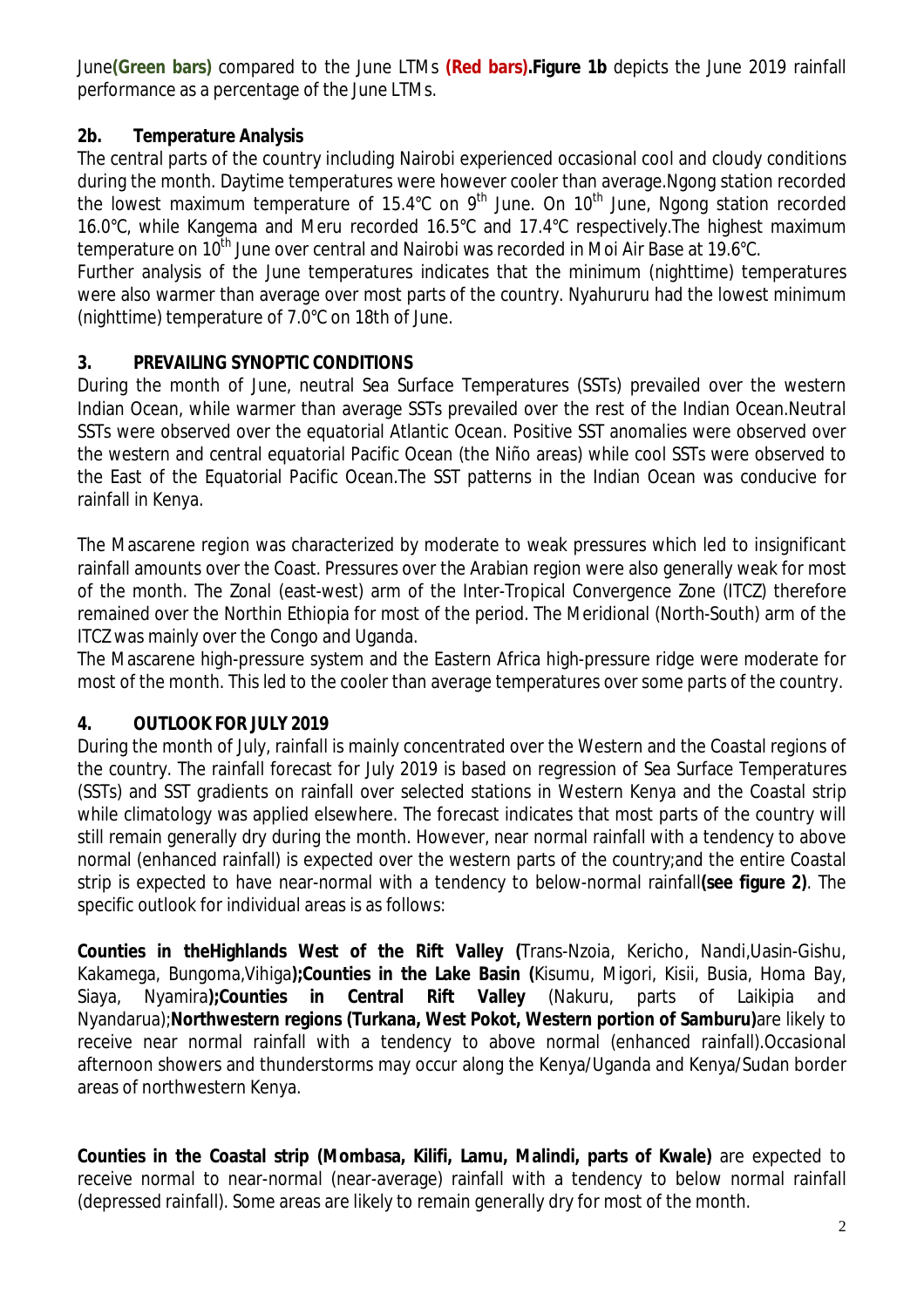**Counties in theHighlands East of the Rift Valley (Nyeri, Muranga, Kiambu, Embu, Meru) and Nairobi**will experience cool/cold and cloudy/foggy conditions with occasional light rains / drizzles. A few days may turn out to be extremely cold and chilly with maximum (daytime) temperatures falling below 20°C and minimum (nighttime) temperatures falling below 10°C. However, the temperatures are likely to be slightly warmer than average during the month.

**Northeastern Kenya (Marsabit, Garissa, Wajir, Mandera, Isiolo), Southeastern Kenya (Machakos, Makueni, Taita Taveta) and parts of central and south Rift Valley (Narok, Magadi, Kajiado)** are likely to remain generally sunny and dry throughout the month. The southeastern areas as well as the central and southern Rift Valley regions that border the central highlands may occasionally experience cool and cloudy conditions.

## **4. POTENTIAL IMPACTS**

- The rainfall expected in western Kenya, though slightly enhanced, will be beneficial in terms of crop performance, particularly in the north Rift Valley. The light rains expected over the central regions will also be beneficial to farmers whose crops still require rainfall as a result of the cessation/reduction of the March-May 2019 "long-rains" season.
- Poor visibility may result from the expected foggy conditions in the central highlands, especially along Limuru-Naivasha Road. Drivers in such regions are advised to exercise extra care to avoid accidents.
- The foggy conditions may also impact on air transport at Jomo Kenyatta Airport, especially during landing and taking off.
- Cases of respiratory diseases like asthma, pneumonia and common colds may be on the increase due to the expected chilly weather conditions. People are therefore advised to wear the appropriate clothing to combat such diseases. People are also advised not to use charcoal "Jikos" in houses without good ventilation in order to avoid inhaling dangerous Carbon monoxide.

## **NB: This forecast should be used in conjunction with regular updates issued by this Department.**

**STELLA AURA, MBS DIRECTOR OF METEOROLOGICAL SERVICES**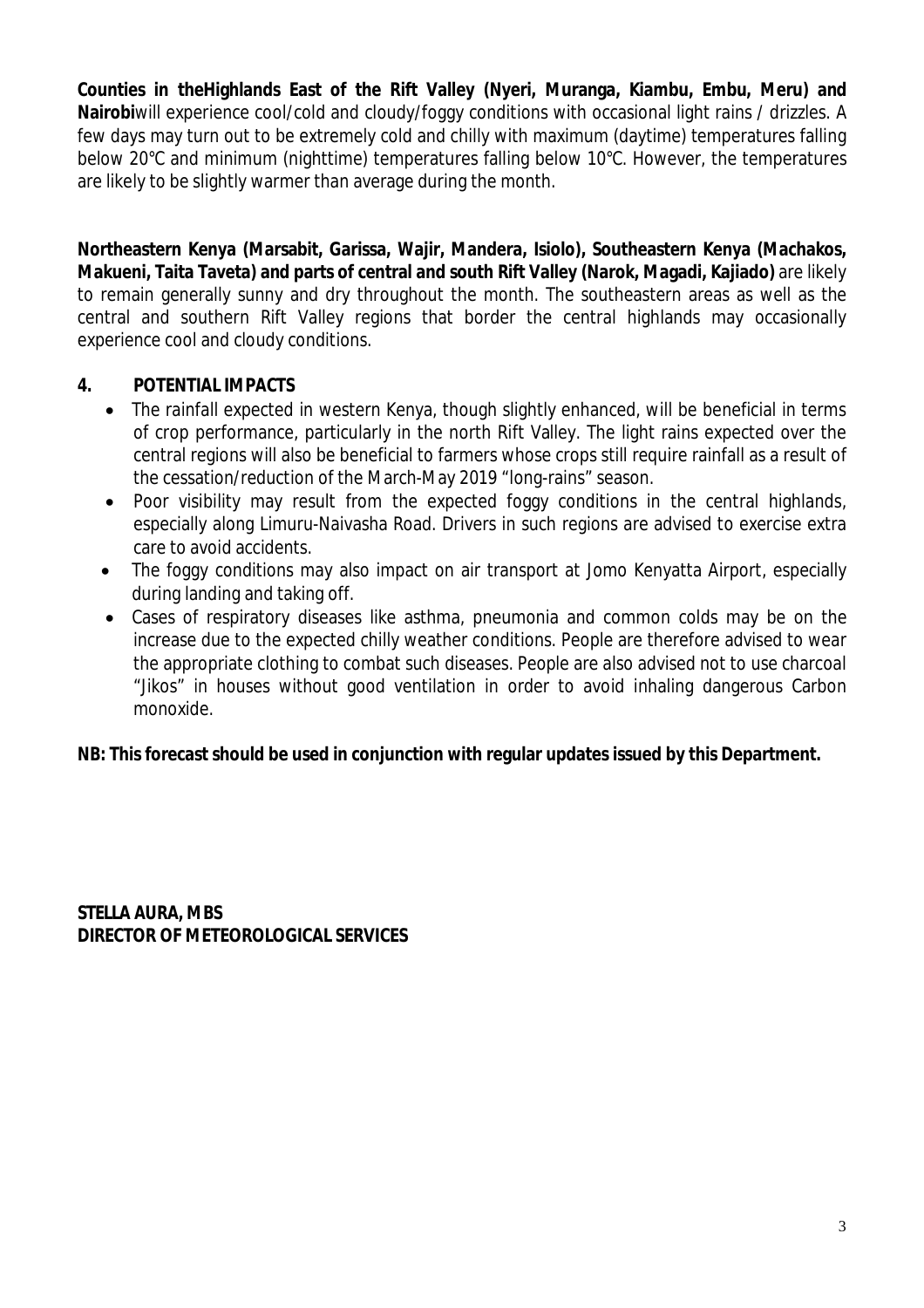

**FIGURE 1A: JUNE RAINFALL PERFORMANCE VS JUNE LTMs**



**FIGURE 1B: JUNE RAINFALL PERFORMANCE (%) AGAINST JUNE LTMs**